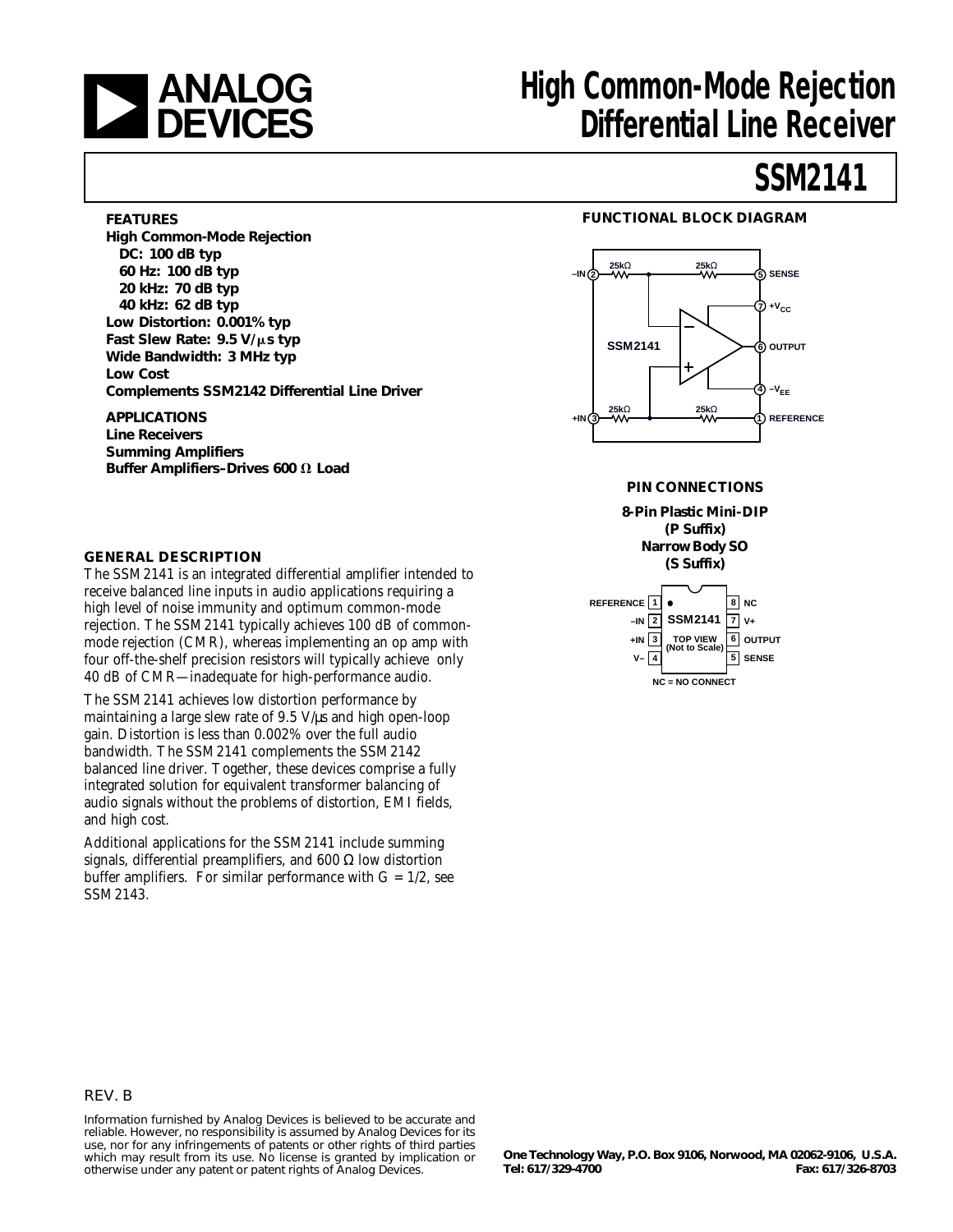# **SSM2141–SPECIFICATIONS ELECTRICAL CHARACTERISTICS** ( $\textcircled{\tiny o}$  V<sub>S</sub> =  $\pm$ 18 V, T<sub>A</sub> = +25°C, unless otherwise noted)

|                                  |               |                                                     | <b>SSM2141</b> |               |      |              |
|----------------------------------|---------------|-----------------------------------------------------|----------------|---------------|------|--------------|
| <b>Parameter</b>                 | <b>Symbol</b> | <b>Conditions</b>                                   | Min            | Typ           | Max  | <b>Units</b> |
| <b>OFFSET VOLTAGE</b>            | $V_{OS}$      | $V_{CM} = 0 V$                                      | $-1000$        | 25            | 1000 | $\mu$ V      |
| <b>GAIN ERROR</b>                |               | No Load, $V_{IN} = \pm 10$ V, $R_S = 0$ $\Omega$    |                | 0.001         | 0.01 | $\%$         |
| <b>INPUT VOLTAGE RANGE</b>       | <b>IVR</b>    | (Note 1)                                            | $\pm 10$       |               |      | V            |
| <b>COMMON-MODE REJECTION</b>     | <b>CMR</b>    | $V_{CM}$ = $\pm 10$ V                               | 80             | 100           |      | dB           |
| POWER SUPPLY REJECTION RATIO     | <b>PSRR</b>   | $V_s = \pm 6$ V to $\pm 18$ V                       |                | 0.7           | 15   | $\mu V/V$    |
| <b>OUTPUT SWING</b>              | $V_{O}$       | $R_L = 2 k\Omega$                                   | $\pm 13$       | $\pm 14.7$    |      | V            |
| SHORT-CIRCUIT CURRENT LIMIT      | $I_{SC}$      | Output Shorted to Ground                            | $+45/–15$      |               |      | mA           |
| SMALL-SIGNAL BANDWIDTH (-3 dB)   | BW            | $R_L = 2 k\Omega$                                   |                | 3             |      | <b>MHz</b>   |
| <b>SLEW RATE</b>                 | <b>SR</b>     | $R_L = 2 k\Omega$                                   | 6              | 9.5           |      | $V/\mu s$    |
| TOTAL HARMONIC DISTORTION        | <b>THD</b>    | $R_{L} = 100 \text{ k}\Omega$<br>$R_I = 600 \Omega$ |                | 0.001<br>0.01 |      | $\%$         |
| CAPACITIVE LOAD DRIVE CAPABILITY | $C_{L}$       | No Oscillation                                      |                | 300           |      | pF           |
| <b>SUPPLY CURRENT</b>            | $I_{SY}$      | No Load                                             |                | 2.5           | 3.5  | mA           |

**NOTES** 

<sup>1</sup>Input Voltage Range Guaranteed by CMR test.

Specifications subject to change without notice

### **ELECTRICAL CHARACTERISTICS** (@  $V_S = ±18 V$ , −40°C ≤ T<sub>A</sub> ≤ +85°C)

| <b>Parameter</b>             | <b>Symbol</b> | <b>Conditions</b>                                | Min      | Typ                | Max  | <b>Units</b> |
|------------------------------|---------------|--------------------------------------------------|----------|--------------------|------|--------------|
| <b>OFFSET VOLTAGE</b>        | $V_{OS}$      | $V_{CM} = 0 V$                                   | $-2500$  | 200                | 2500 | $\mu$ V      |
| <b>GAIN ERROR</b>            |               | No Load, $V_{IN} = \pm 10$ V, $R_S = 0$ $\Omega$ |          | $0.002 \quad 0.02$ |      | %            |
| <b>INPUT VOLTAGE RANGE</b>   | <b>IVR</b>    | (Note 1)<br>±10                                  |          |                    | V    |              |
| <b>COMMON-MODE REJECTION</b> | <b>CMR</b>    | $V_{CM} = \pm 10$ V                              | 75       | 90                 |      | dB           |
| POWER SUPPLY REJECTION RATIO | <b>PSRR</b>   | $V_s = \pm 6$ V to $\pm 18$ V                    |          | 1.0                | 20   | $\mu V/V$    |
| <b>OUTPUT SWING</b>          | $V_{O}$       | $R_L = 2 k\Omega$                                | $\pm 13$ | $\pm$ 14.7         |      | V            |
| <b>SLEW RATE</b>             | <b>SR</b>     | $R_L = 2 k\Omega$                                |          | 9.5                |      | $V/\mu s$    |
| <b>SUPPLY CURRENT</b>        | $I_{SV}$      | No Load                                          |          | 2.6                | 4.0  | mA           |

**NOTES** 

<sup>1</sup>Input Voltage Range Guaranteed by CMR test.

Specifications subject to change without notice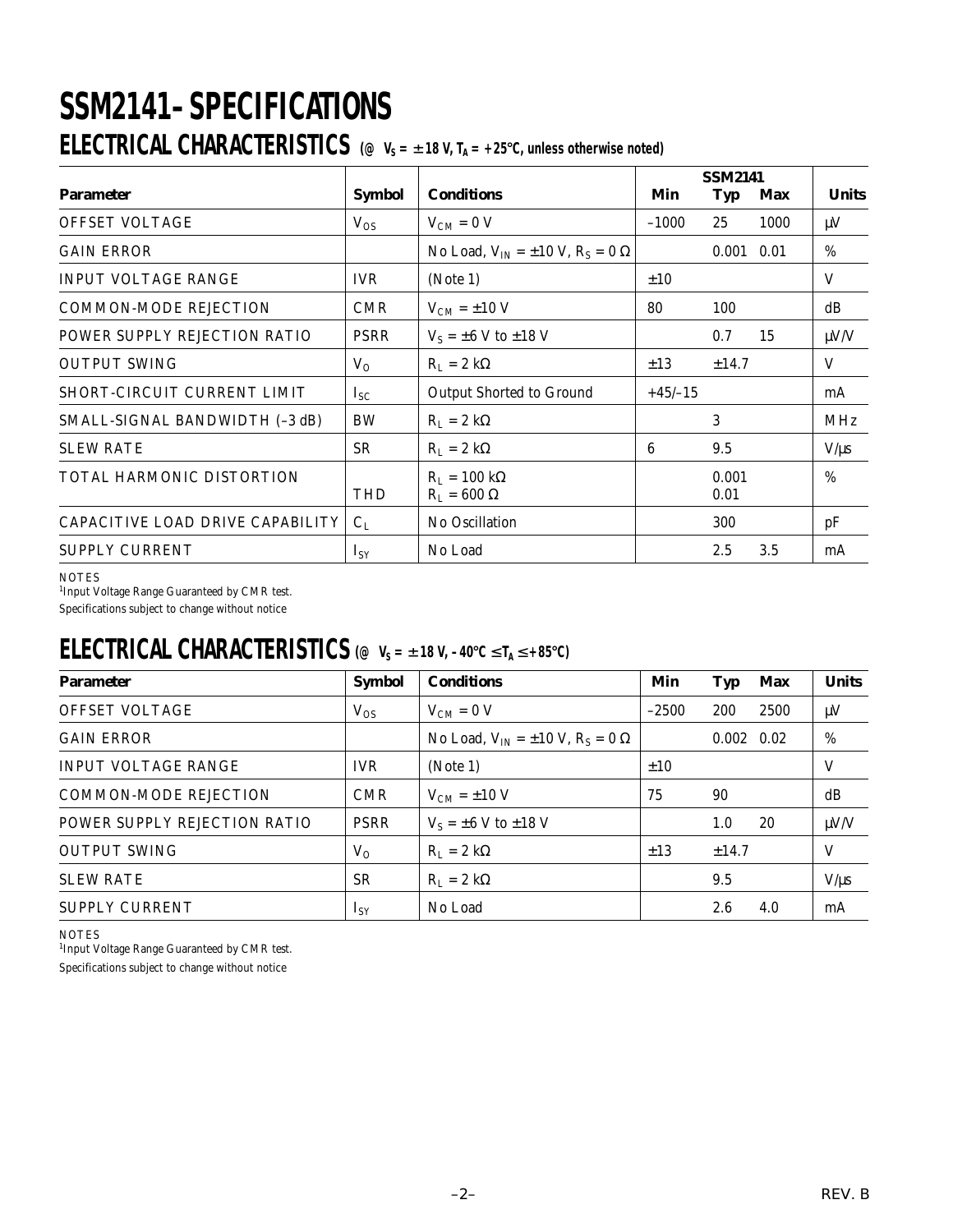### **SSM2141**

#### **ABSOLUTE MAXIMUM RATINGS<sup>1</sup>**

| Input Voltage <sup>1</sup> Supply Voltage<br>Output Short-Circuit Duration  Continuous |
|----------------------------------------------------------------------------------------|
|                                                                                        |
|                                                                                        |
| <b>Storage Temperature Range</b>                                                       |
| P Package $\ldots \ldots \ldots \ldots \ldots \ldots \ldots -65^{\circ}C$ to +150 °C   |
| Lead Temperature (Soldering, 60 sec)  +300°C                                           |
|                                                                                        |
| Operating Temperature Range 40 $\rm ^{\circ}C$ to +85 $\rm ^{\circ}C$                  |

| <b>Package Type</b>   | 'ΙA | UIC. | Units |
|-----------------------|-----|------|-------|
| 8-Pin Plastic DIP (P) | 103 |      |       |

**NOTES** 

 $^1$ For supply voltages less than  $\pm 18$  V, the absolute maximum input voltage is equal to the supply voltage.

 $^{2}\theta_{\rm JA}$  is specified for worst case mounting conditions, i.e.,  $\theta_{\rm JA}$  is specified for device in socket for P-DIP package.

### **ORDERING GUIDE**

| Model           | <b>Operating Temperature</b>                            | Package              | Package |
|-----------------|---------------------------------------------------------|----------------------|---------|
|                 | Range                                                   | <b>Description</b>   | Option  |
| <b>SSM2141P</b> | $\vert$ XIND (-40°C $\leq$ T <sub>A</sub> $\leq$ +85°C) | 8-Pin Plastic DIP    | $N-8$   |
| <b>SSM2141S</b> | $\vert$ XIND (-40°C $\leq$ T <sub>A</sub> $\leq$ +85°C) | 8-Pin Narrow Body SO | $SO-8$  |

### **Typical Performance Characteristics**



 $V_s = \pm 15V$ 

Small Signal Transient Response



Common-Mode Rejection vs. Frequency



Total Harmonic Distortion vs. Frequency



![](_page_2_Figure_18.jpeg)

Large Signal Transient Response

![](_page_2_Figure_20.jpeg)

Power Supply Rejection vs. Frequency

![](_page_2_Figure_22.jpeg)

Dynamic Intermodulation Distortion vs. Frequency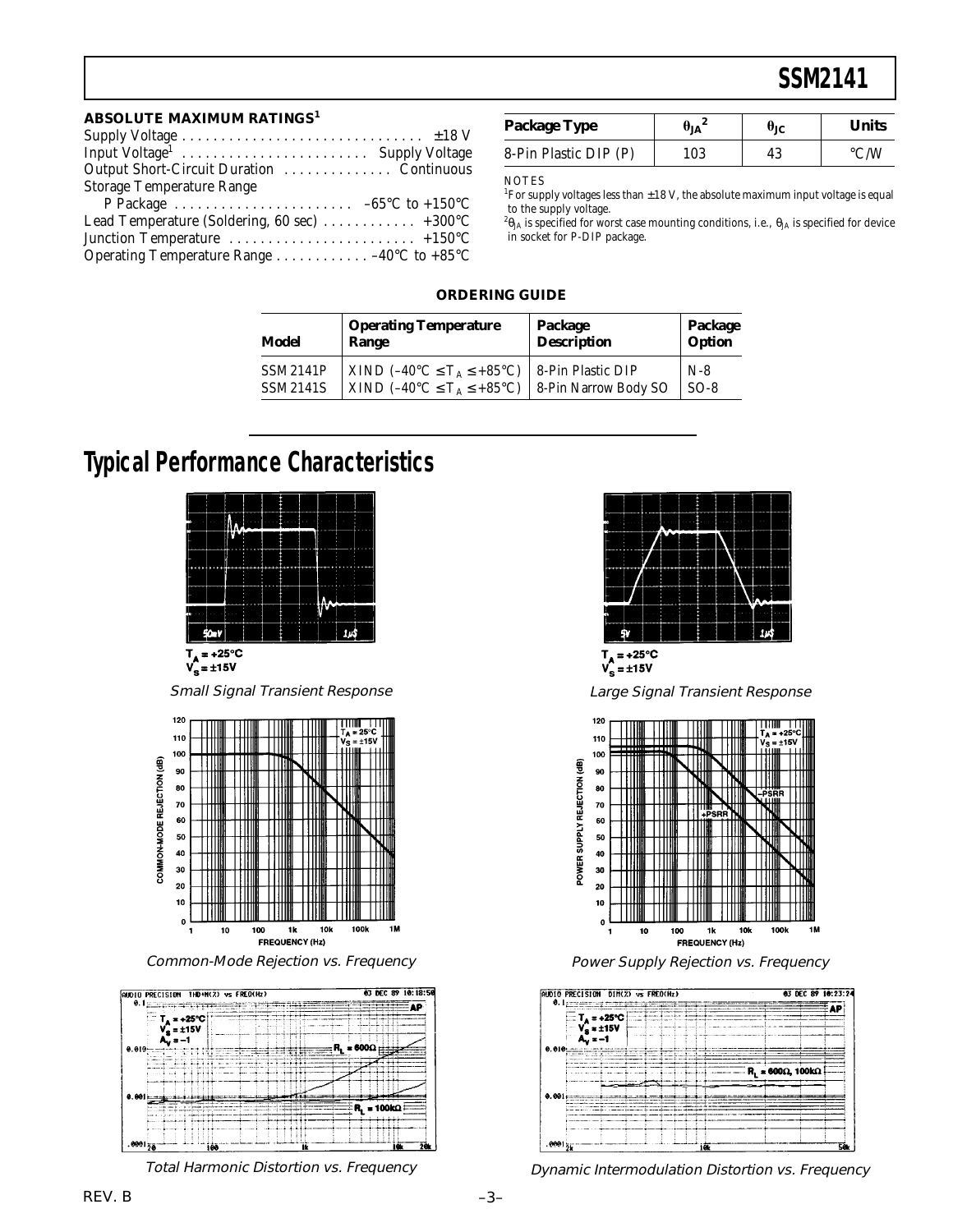## **SSM2141–Typical Performance Characteristics**

![](_page_3_Figure_1.jpeg)

Input Offset Voltage vs. Temperature

![](_page_3_Figure_3.jpeg)

Closed-Loop Gain vs. Frequency

![](_page_3_Figure_5.jpeg)

Closed-Loop Output Impedance vs. Frequency

![](_page_3_Figure_7.jpeg)

Gain Error vs. Temperature

![](_page_3_Figure_9.jpeg)

Supply Current vs. Supply Voltage

![](_page_3_Figure_11.jpeg)

Slew Rate vs. Temperature

![](_page_3_Figure_13.jpeg)

Maximum Output Voltage vs. Output Current (Source)

![](_page_3_Figure_15.jpeg)

Supply Current vs. Temperature

![](_page_3_Figure_17.jpeg)

Maximum Output Voltage vs. Output Current (Sink)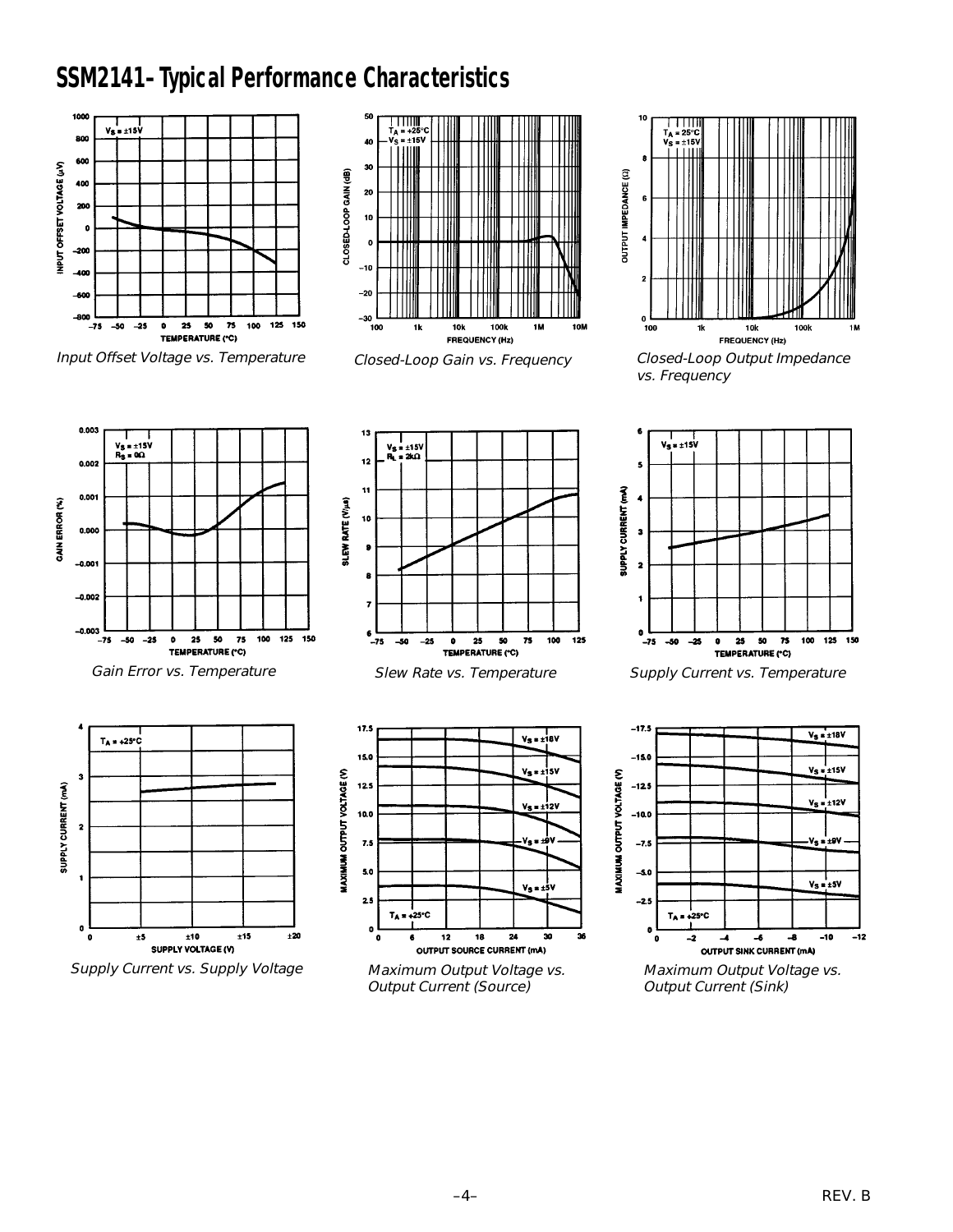![](_page_4_Figure_1.jpeg)

Voltage Noise Density vs. Frequency

![](_page_4_Figure_3.jpeg)

**NOTE: EXTERNAL AMPLIFIER GAIN = 1000; THEREFORE, VERTICAL SCALE = 10µV/DIV.**

Voltage Noise from 0 kHz to 1 kHz

![](_page_4_Figure_6.jpeg)

**0.1 TO 10Hz PEAK-TO-PEAK NOISE**

Low Frequency Voltage Noise

![](_page_4_Figure_9.jpeg)

**NOTE: EXTERNAL AMPLIFIER GAIN = 1000; THEREFORE, VERTICAL SCALE = 10µV/DIV.**

Voltage Noise from 0 kHz to 10 kHz

### **APPLICATIONS INFORMATION**

The SSM2141 represents a versatile analog building block. In order to capitalize on fast settling time, high slew rate, and high CMR, proper decoupling and grounding techniques must be employed. For decoupling, place 0.1 µF capacitor located within close proximity from each supply pin to ground.

![](_page_4_Figure_14.jpeg)

Slew Rate Test Circuit